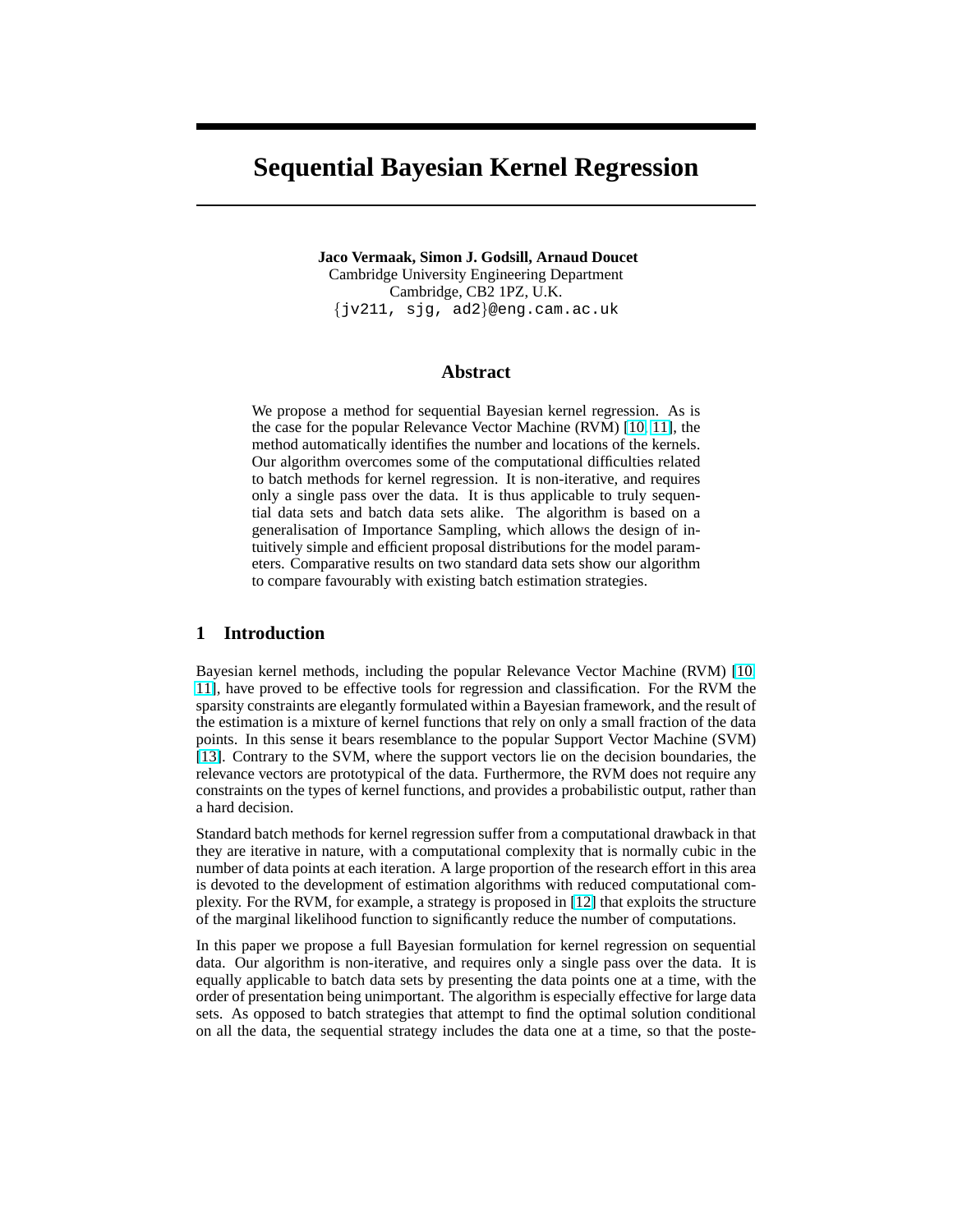<span id="page-1-0"></span>rior exhibits a tempering effect as the amount of data increases. Thus, the difficult global estimation problem is effectively decomposed into a series of easier estimation problems.

The algorithm itself is based on a generalisation of Importance Sampling, and recursively updates a sample based approximation of the posterior distribution as more data points become available. The proposal distribution is defined on an augmented parameter space, and is formulated in terms of model moves, reminiscent of the Reversible Jump Markov Chain Monte Carlo (RJ-MCMC) algorithm [\[5\]](#page-7-0). For kernel regression these moves may include update moves to refine the kernel locations, birth moves to add new kernels to better explain the increasing data, and death moves to eliminate erroneous or redundant kernels.

The remainder of the paper is organised as follows. In Section 2 we outline the details of the model for sequential Bayesian kernel regression. In Section [3](#page-2-0) we present the sequential estimation algorithm. Although we focus on regression, the method extends straightforwardly to classification. It can, in fact, be applied to any model for which the posterior can be evaluated up to a normalising constant. We illustrate the performance of the algorithm on two standard regression data sets in Section [4,](#page-5-0) before concluding with some remarks in Section [5.](#page-6-0)

## **2 Model Description**

The data is assumed to arrive sequentially as input-output pairs  $(\mathbf{x}_t, y_t)$ ,  $t = 1, 2, \dots$ ,  $\mathbf{x}_t \in \mathbb{R}^d$ ,  $y_t \in \mathbb{R}$ . For kernel regression the output is assumed to follow the model

$$
y_t = \beta_0 + \sum_{i=1}^k \beta_i K(\mathbf{x}_t, \boldsymbol{\mu}_i) + v_t, \quad v_t \sim \mathcal{N}(0, \sigma_y^2),
$$

where k is the number of kernel functions, which we will consider to be unknown,  $\beta_k =$  $(\beta_0 \cdots \beta_k)$  are the regression coefficients,  $U_k = (\mu_1 \cdots \mu_k)$  are the kernel centres, and  $\sigma_y^2$  is the variance of the Gaussian observation noise. Assuming independence the likelihood for all the data points observed up to time t, denoted by  $\mathbf{Y}_t = (y_1 \cdots y_t)$ , can be written as

$$
p(\mathbf{Y}_t|k, \beta_k, \mathbf{U}_k, \sigma_y^2) = \mathcal{N}(\mathbf{Y}_t|\mathbf{K}_k \beta_k, \sigma_y^2 \mathbf{I}_t),
$$
\n(1)

where  $\mathbf{K}_k$  denotes the  $t \times (k+1)$  kernel matrix with  $[\mathbf{K}_k]_{s,1} = 1$  and  $[\mathbf{K}_k]_{s,l} =$  $K(\mathbf{x}_s, \boldsymbol{\mu}_{l-1})$  for  $l > 1$ , and  $\mathbf{I}_n$  denotes the *n*-dimensional identity matrix. For the unknown model parameters  $\bm{\theta}_k=(\bm{\beta}_k,\textbf{U}_k,\sigma_y^2,\sigma_\beta^2)$  we assume a hierarchical prior that takes the form

$$
p(k, \theta_k) = p(k)p(\beta_k, \sigma_\beta^2)p(\mathbf{U}_k)p(\sigma_y^2),
$$
\n(2)

with

$$
p(k) \propto \lambda^k \exp(-\lambda)/k!, \quad k \in \{1 \cdots k_{\text{max}}\}
$$
  
\n
$$
p(\beta_k, \sigma_\beta^2) = \mathcal{N}(\beta_k | \mathbf{0}, \sigma_\beta^2 \mathbf{I}_{k+1}) \mathcal{IG}(\sigma_\beta^2 | a_\beta, b_\beta)
$$
  
\n
$$
p(\mathbf{U}_k) = \prod_{l=1}^k \sum_{s=1}^t \delta_{\mathbf{x}_s}(\boldsymbol{\mu}_l)/t
$$
  
\n
$$
p(\sigma_y^2) = \mathcal{IG}(\sigma_y^2 | a_y, b_y),
$$

where  $\delta_x(\cdot)$  denotes the Dirac delta function with mass at x, and  $\mathcal{IG}(\cdot|a, b)$  denotes the Inverted Gamma distribution with parameters  $a$  and  $b$ . The prior on the number of kernels is set to be a truncated Poisson distribution, with the mean  $\lambda$  and the maximum number of kernels  $k_{\text{max}}$  assumed to be fixed and known. The regression coefficients are drawn from an isotropic Gaussian prior with variance  $\sigma_{\beta}^2$  in each direction. This variance is, in turn, drawn from an Inverted Gamma prior. This is in contrast with the Automatic Relevance Determination (ARD) prior [\[8\]](#page-7-0), where each coefficient has its own associated variance. The prior for the kernel centres is assumed to be uniform over the grid formed by the input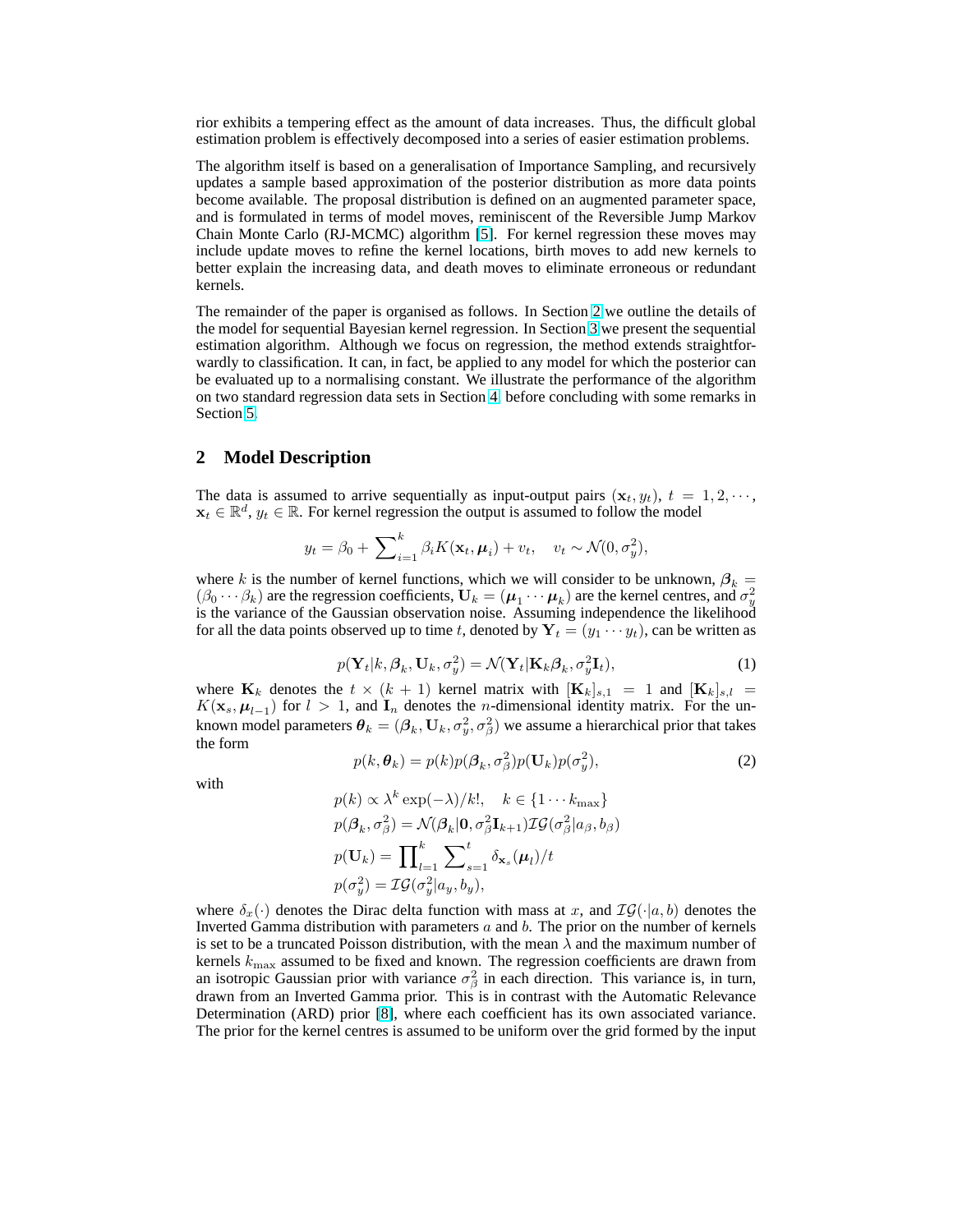<span id="page-2-0"></span>data points available at the current time step. Note that the support for this prior increases with time. Finally, the noise variance is assumed to follow an Inverted Gamma prior. The parameters of the Inverted Gamma priors are assumed to be fixed and known.

Given the likelihood and prior in [\(1\)](#page-1-0) and [\(2\)](#page-1-0), respectively, it is straightforward to obtain an expression for the full posterior distribution  $p(k, \theta_k | Y_t)$ . Due to conjugacy this expression can be marginalised over the regression coefficients, so that the marginal posterior for the kernel centres can be written as

$$
p(k, \mathbf{U}_k | \sigma_y^2, \sigma_\beta^2, \mathbf{Y}_t) \propto \frac{|\mathbf{B}_k|^{1/2} \exp(-\mathbf{Y}_t^{\mathsf{T}} \mathbf{P}_k \mathbf{Y}_t / 2\sigma_y^2) p(k) p(\mathbf{U}_k)}{(2\pi\sigma_y^2)^{t/2} (\sigma_\beta^2)^{k+1/2}},
$$
(3)

with  $\mathbf{B}_k = (\mathbf{K}_k^{\text{T}} \mathbf{K}_k / \sigma_y^2 + \mathbf{I}_{k+1} / \sigma_\beta^2)^{-1}$  and  $\mathbf{P}_k = \mathbf{I}_t - \mathbf{K}_k \mathbf{B}_k \mathbf{K}_k^{\text{T}} / \sigma_y^2$ . It will be our objective to approximate this distribution recursively in time as more data becomes available, using Monte Carlo techniques. Once we have samples for the kernel centres, we will require new samples for the unknown parameters  $(\sigma_y^2, \sigma_\beta^2)$  at the next time step. We can obtain these by first sampling for the regression coefficients from the posterior

$$
p(\boldsymbol{\beta}_k|k, \mathbf{U}_k, \sigma_y^2, \sigma_\beta^2, \mathbf{Y}_t) = \mathcal{N}(\boldsymbol{\beta}_k|\widehat{\boldsymbol{\beta}}_k, \mathbf{B}_k),
$$
\n(4)

with  $\widehat{\beta}_k = \mathbf{B}_k \mathbf{K}_k^{\mathrm{T}} \mathbf{Y}_t$ , and conditional on these values, sampling for the unknown parameters from the posteriors

$$
p(\sigma_y^2|k, \beta_k, \mathbf{U}_k, \mathbf{Y}_t) = \mathcal{IG}(\sigma_y^2|a_y + t/2, b_y + \mathbf{e}_t^{\mathsf{T}} \mathbf{e}_t/2)
$$
  
\n
$$
p(\sigma_\beta^2|k, \beta_k) = \mathcal{IG}(\sigma_\beta^2|a_\beta + (k+1)/2, b_\beta + \beta_k^{\mathsf{T}} \beta_k/2),
$$
\n(5)

with  $\mathbf{e}_t = \mathbf{Y}_t - \mathbf{K}_k \boldsymbol{\beta}_k$  the model approximation error.

Since the number of kernel functions to use is unknown the marginal posterior in (3) is defined over a discrete space of variable dimension. In the next section we will present a generalised importance sampling strategy to obtain Monte Carlo approximations for distributions of this nature recursively as more data becomes available.

## **3 Sequential Estimation**

Recall that it is our objective to recursively update a Monte Carlo representation of the posterior distribution for the kernel regression parameters as more data becomes available. The method we propose here is based on a generalisation of the popular importance sampling technique. Its application extends to any model for which the posterior can be evaluated up to a normalising constant. We will thus first present the general strategy, before outlining the details for sequential kernel regression.

#### **3.1 Generalised Importance Sampling**

Our aim is to recursively update a sample based approximation of the posterior  $p(k, \theta_k|Y_t)$ of a model parameterised by  $\theta_k$  as more data becomes available. The efficiency of importance sampling hinges on the ability to design a good proposal distribution, *i.e*. one that approximates the target distribution sufficiently well. Designing an efficient proposal distribution to generate samples directly in the target parameter space is difficult. This is mostly due to the fact that the dimension of the parameter space is generally high and variable. To circumvent these problems we augment the target parameter space with an auxiliary parameter space, which we will associate with the parameters at the previous time step. We now define the target distribution over the resulting joint space as

$$
\pi_t(k, \boldsymbol{\theta}_k; k', \boldsymbol{\theta}'_{k'}) = p(k, \boldsymbol{\theta}_k | \mathbf{Y}_t) q'_t(k', \boldsymbol{\theta}'_{k'} | k, \boldsymbol{\theta}_k).
$$
\n(6)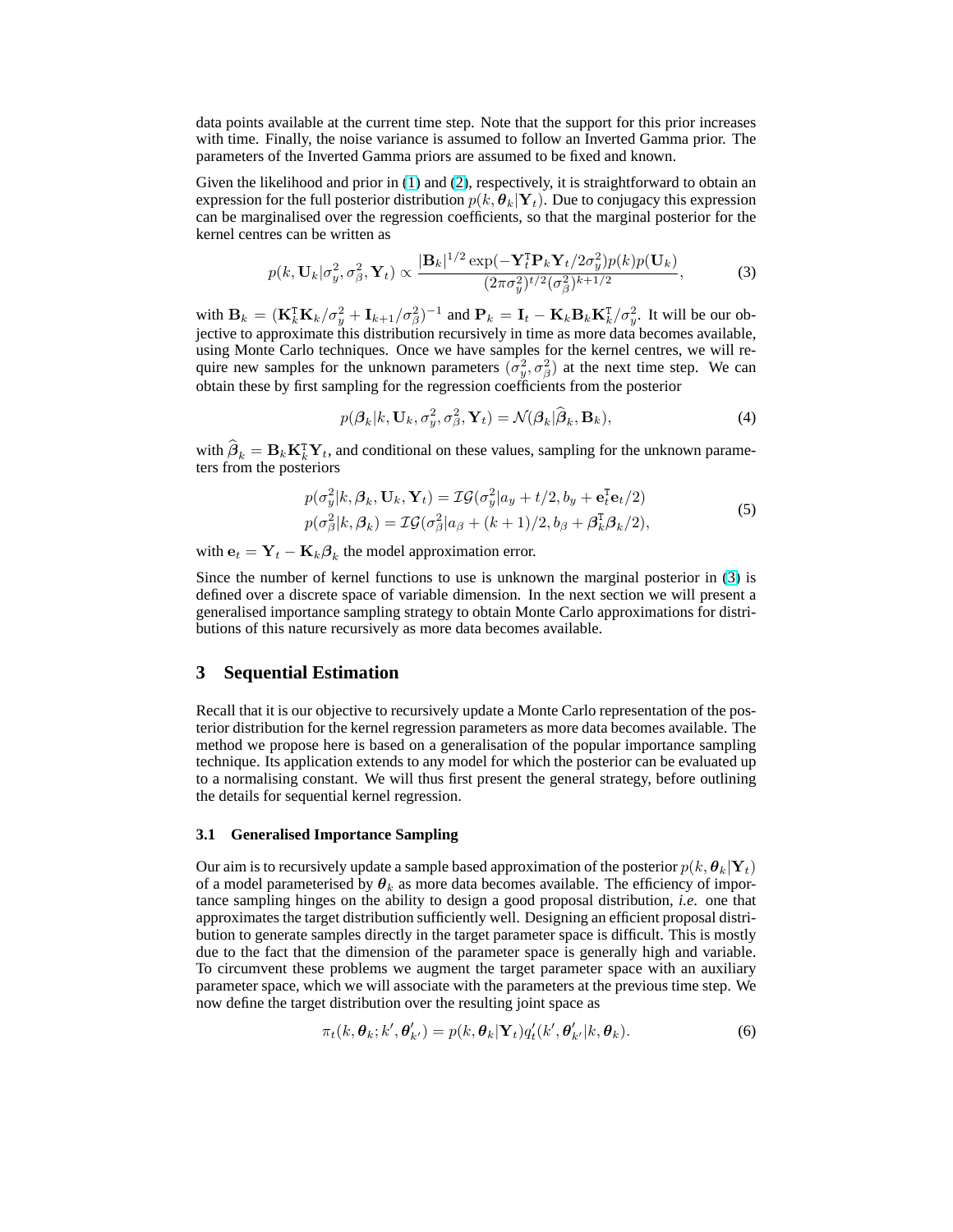<span id="page-3-0"></span>This joint clearly admits the desired target distribution as a marginal. Apart from some weak assumptions, which we will discuss shortly, the distribution  $q'_t$  is entirely arbitrary, and may depend on the data and the time step. In fact, in the application to the RVM we consider here we will set it to  $q'_t(k', \theta'_{k'}|k, \theta_k) = \delta_{(k, \theta_k)}(k', \theta'_{k'})$ , so that it effectively disappears from the expression above. A similar strategy of augmenting the space to simplify the importance sampling procedure has been exploited before in [\[7\]](#page-7-0) to develop efficient Sequential Monte Carlo (SMC) samplers for a wide range of models. To generate samples in this joint space we define the proposal for importance sampling to be of the form

$$
Q_t(k, \boldsymbol{\theta}_k; k', \boldsymbol{\theta}'_{k'}) = p(k', \boldsymbol{\theta}'_{k'} | \mathbf{Y}_{t-1}) q_t(k, \boldsymbol{\theta}_k | k', \boldsymbol{\theta}'_{k'}),
$$
\n(7)

where  $q_t$  may again depend on the data and the time step. This proposal embodies the sequential character of our algorithm. Similar to SMC methods [\[3\]](#page-7-0) it generates samples for the parameters at the current time step by incrementally refining the posterior at the previous time step through the distribution  $q_t$ . Designing efficient incremental proposals is much easier than constructing proposals that generate samples directly in the target parameter space, since the posterior is unlikely to undergo dramatic changes over consecutive time steps. To compensate for the discrepancy between the proposal in (7) and the joint posterior in [\(6\)](#page-2-0) the importance weight takes the form

$$
W_t(k, \boldsymbol{\theta}_k; k', \boldsymbol{\theta}'_{k'}) = \frac{p(k, \boldsymbol{\theta}_k | \mathbf{Y}_t) q_t'(k', \boldsymbol{\theta}'_{k'} | k, \boldsymbol{\theta}_k)}{p(k', \boldsymbol{\theta}'_{k'} | \mathbf{Y}_{t-1}) q_t(k, \boldsymbol{\theta}_k | k', \boldsymbol{\theta}'_{k'})}.
$$
(8)

Due to the construction of the joint in [\(6\)](#page-2-0), marginal samples in the target parameter space associated with this weighting will indeed be distributed according to the target posterior  $p(k, \theta_k|Y_t)$ . As might be expected the importance weight in (8) is similar in form to the acceptance ratio for the RJ-MCMC algorithm [\[5\]](#page-7-0). One notable difference is that the reversibility condition is not required, so that for a given  $q_t$ ,  $q'_t$  may be arbitrary, as long as the ratio in (8) is well-defined.

In practice it is often necessary to design a number of candidate moves to obtain an efficient algorithm. Examples include update moves to refine the model parameters in the light of the new data, birth moves to add new parameters to better explain the new data, death moves to remove redundant or erroneous parameters, and many more. We will denote the set of candidate moves at time t by  $\{\alpha_{t,i}, q_{t,i}, q_{t,i}'\}_{i=1}^M$ , where  $\alpha_{t,i}$  is the probability of choosing move i, with  $\sum_{i=1}^{M} \alpha_{t,i} = 1$ . For each move i the importance weight is computed by substituting the corresponding  $q_{t,i}$  and  $q'_{t,i}$  into (8). Note that the probability of choosing a particular move may depend on the old state and the time step, so that moves may be included or excluded as is appropriate.

#### **3.2 Sequential Kernel Regression**

We will now present the details for sequential kernel regression. Our main concern will be the recursive estimation of the marginal posterior for the kernel centres in [\(3\)](#page-2-0). This distribution is conditional on the parameters  $(\sigma_y^2, \sigma_\beta^2)$ , for which samples can be obtained at each time step from the corresponding posteriors in [\(4\)](#page-2-0) and [\(5\)](#page-2-0).

To sample for the new kernel centres we will consider three kinds of moves: a zero move  $q_{t,1}$ , a birth move  $q_{t,2}$ , and a death move  $q_{t,3}$ . The zero move leaves the kernel centres unchanged. The birth move adds a new kernel at a uniformly randomly chosen location over the grid of unoccupied input data points. The death move removes a uniformly randomly chosen kernel. For  $k = 0$  only the birth move is possible, whereas the birth move is impossible for  $k = k_{\text{max}}$  or  $k = t$ . Similar to [\[5\]](#page-7-0) we set the move probabilities to

$$
\alpha_{t,2} = c \min\{1, p(k+1)/p(k)\}
$$
  
\n
$$
\alpha_{t,3} = c \min\{1, p(k-1)/p(k)\}
$$
  
\n
$$
\alpha_{t,1} = 1 - \alpha_{t,2} - \alpha_{t,3}
$$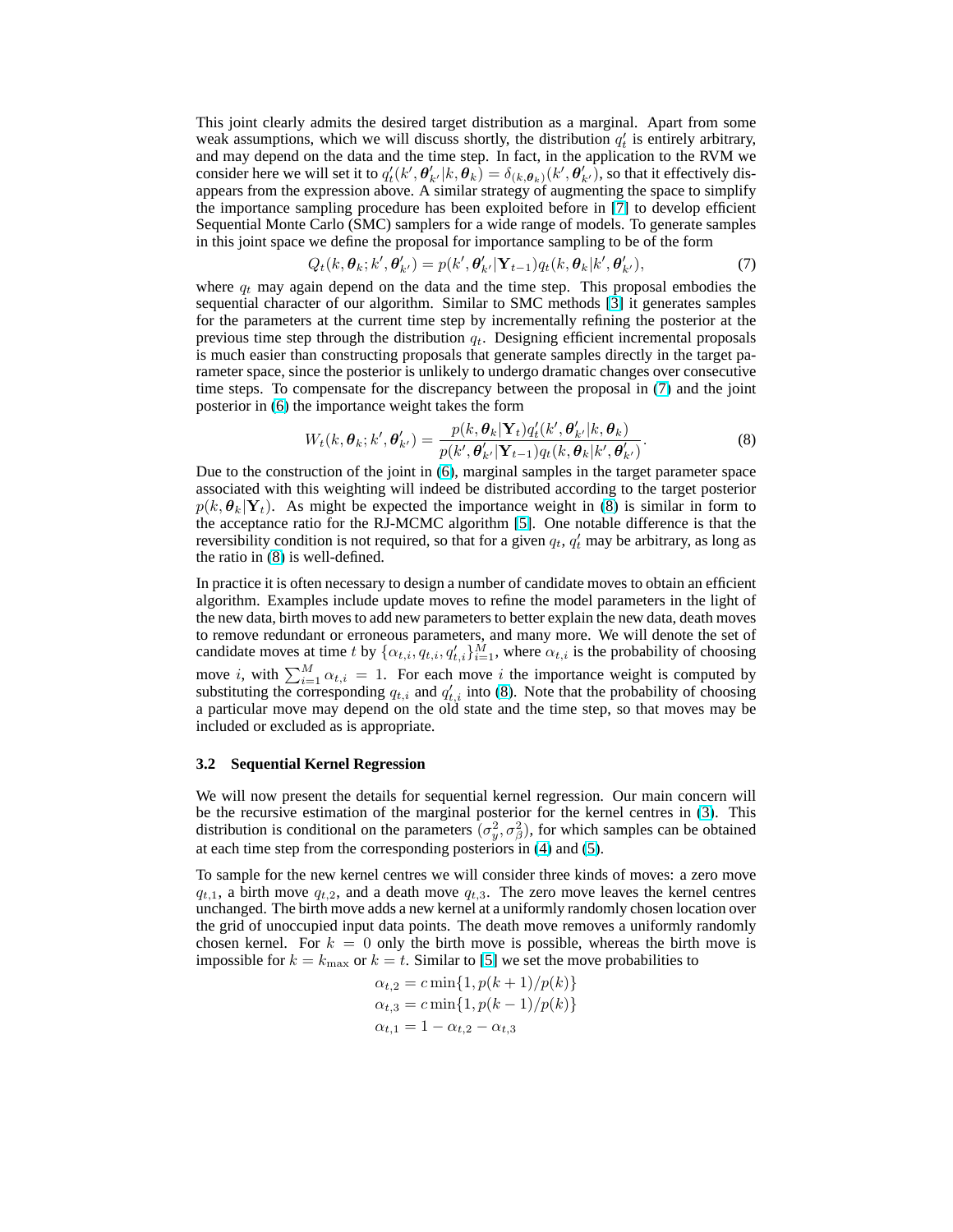in all other cases. In the above  $c \in (0, 1)$  is a parameter that tunes the relative frequency of the dimension changing moves to the zero move. For these choices the importance weight in [\(8\)](#page-3-0) becomes

$$
W_{t,i}(k, \mathbf{U}_k; k', \mathbf{U}'_{k'}) \propto \frac{|\mathbf{B}_k|^{1/2} \exp(-( \mathbf{Y}_t^{\mathrm{T}} \mathbf{P}_k \mathbf{Y}_t - \mathbf{Y}_{t-1}^{\mathrm{T}} \mathbf{P}_{k'}' \mathbf{Y}_{t-1})/2 \sigma_y^2)}{|\mathbf{B}_{k'}'|^{1/2} (2\pi \sigma_y^2)^{1/2} (\sigma_\beta^2)^{k-k'/2}} \times \frac{\lambda^{k-k'}(t-1)(k'-1)!}{t(k-1)!q_{t,i}(k, \mathbf{U}_k|k', \mathbf{U}'_{k'})},
$$

where the primed variables are those corresponding to the posterior at time  $t - 1$ . For the zero move the parameters are left unchanged, so that the expression for  $q_{t,1}$  in the importance weight becomes unity. This is often a good move to choose, and captures the notion that the posterior rarely changes dramatically over consecutive time steps. For the birth move one new kernel is added, so that  $k = k' + 1$ . The centre for this kernel is uniformly randomly chosen from the grid of unoccupied input data points. This means that the expression for  $q_{t,2}$  in the importance weight reduces to  $1/(t-k<sup>7</sup>)$ , since there are  $t-k'$ such data points. Similarly, the death move removes a uniformly randomly chosen kernel, so that  $k = k' - 1$ . In this case the expression for  $q_{t,3}$  in the importance weight reduces to  $1/k'$ . It is straightforward to design numerous other moves, *e.g.* an update move that perturbs existing kernel centres. However, we found that the simple moves presented yield satisfactory results while keeping the computational complexity acceptable.

We conclude this section with a summary of the algorithm.

#### **Algorithm 1: Sequential Kernel Regression**

#### *Inputs*:

• Kernel function  $K(\cdot, \cdot)$ , model parameters  $(\lambda, k_{\max}, a_{u}, b_{u}, a_{\beta}, b_{\beta})$ , fraction of dimension change moves c, number of samples to approximate the posterior N.

## *Initialisation*:  $t = 0$

• For  $i = 1 \cdots N$ , set  $k^{(i)} = 0$ ,  $\beta_k^{(i)} = \emptyset$ ,  $\mathbf{U}_k^{(i)} = \emptyset$ , and sample  $\sigma_y^{2(i)} \sim p(\sigma_y^2)$ ,  $\sigma_\beta^{2(i)} \sim p(\sigma_y^2)$ .

*Generalised Importance Sampling Step*: t > 0

- For  $i = 1 \cdots N$ .
- − Sample a move  $j(i)$  so that  $P(j(i) = l) = \alpha_{t,l}$ .
- $-$  If  $j(i) = 1$  (zero move), set  $\widetilde{\mathbf{U}}_k^{(i)} = \mathbf{U}_k^{(i)}$  and  $\widetilde{k}^{(i)} = k^{(i)}$ .
	- Else if  $j(i) = 2$  (birth move), form  $\widetilde{\mathbf{U}}_k^{(i)}$  by uniformly randomly adding a kernel at one of the unoccupied data points, and set  $\widetilde{k}^{(i)} = k^{(i)} + 1$ .

Else if  $j(i) = 3$  (death move), form  $\tilde{\mathbf{U}}_k^{(i)}$  by uniformly randomly deleting one of the existing kernels, and set  $\widetilde{k}^{(i)} = k^{(i)} - 1$ .

• For  $i = 1 \cdots N$ , compute the importance weights  $W_t^{(i)} \propto W_t(\tilde{k}^{(i)}, \tilde{\mathbf{U}}_k^{(i)}; k^{(i)}, \mathbf{U}_k^{(i)})$ , and normalise.

• For 
$$
i = 1 \cdots N
$$
, sample the nuisance parameters  $\widetilde{\boldsymbol{\beta}}_k^{(i)} \sim p(\boldsymbol{\beta}_k | \widetilde{k}^{(i)}, \widetilde{\mathbf{U}}_k^{(i)}, \sigma_y^{2(i)}, \sigma_\beta^{2(i)}, \mathbf{Y}_t)$ ,  $\widetilde{\sigma}_{\beta}^{2(i)} \sim p(\sigma_{\beta}^2 | \widetilde{k}^{(i)}, \widetilde{\boldsymbol{\beta}}_k^{(i)}, \widetilde{\sigma}_y^{2(i)}, \widetilde{\boldsymbol{\rho}}_y^{(i)}, \widetilde{\mathbf{U}}_k^{(i)}, \widetilde{\mathbf{U}}_k^{(i)}, \mathbf{Y}_t)$ .

*Resampling Step*:  $t > 0$ 

• Multiply / discard samples  $\{\widetilde{k}^{(i)}, \widetilde{\theta}_k^{(i)}\}$  with respect to high / low importance weights  $\{W_t^{(i)}\}$ to obtain N samples  $\{k^{(i)}, \theta_k^{(i)}\}.$ 

¥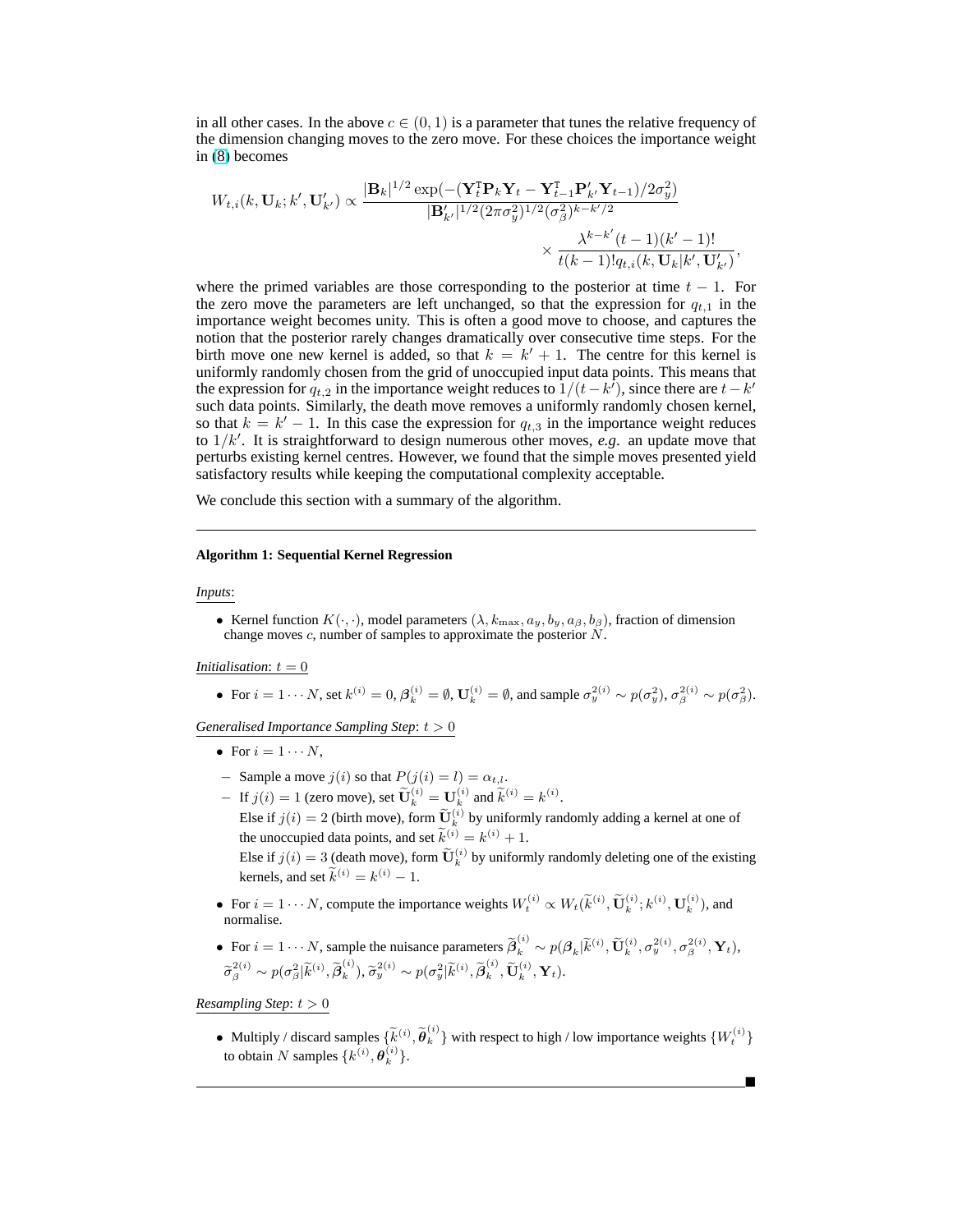<span id="page-5-0"></span>Each of the samples is initialised to be empty, *i.e*. no kernels are included. Initial values for the variance parameters are sampled from their corresponding prior distributions. Using the samples before resampling, a Minimum Mean Square Error (MMSE) estimate of the clean data can be obtained as

$$
\widehat{\mathbf{Z}}_t = \sum\nolimits_{i=1}^N W_t^{(i)} \widetilde{\mathbf{K}}_k^{(i)} \widetilde{\boldsymbol{\beta}}_k^{(i)}.
$$

The resampling step is required to avoid degeneracy of the sample based representation. It can be performed by standard procedures such as multinomial resampling [\[4\]](#page-7-0), stratified resampling [\[6\]](#page-7-0), or minimum entropy resampling [\[2\]](#page-7-0). All these schemes are unbiased, so that the number of times  $N_i$  the sample  $(\widetilde{k}^{(i)}, \widetilde{\theta}_k^{(i)})$  $\binom{10}{k}$  appears after resampling satisfies  $\mathbb{E}(N_i) = NW_t^{(i)}$ . Thus, resampling essentially multiplies samples with high importance weights, and discards those with low importance weights.

The algorithm requires only a single pass through the data. The computational complexity at each time step is  $O(N)$ . For each sample the computations are dominated by the computation of the matrix  $\mathbf{B}_k$ , which requires a  $(k + 1)$ -dimensional matrix inverse. However, this inverse can be incrementally updated from the inverse at the previous time step using the techniques described in [\[12\]](#page-7-0), leading to substantial computational savings.

## **4 Experiments and Results**

In this section we illustrate the performance of the proposed sequential estimation algorithm on two standard regression data sets.

#### **4.1 Sinc Data**

This experiment is described in [\[1\]](#page-7-0). The training data is taken to be the sinc function, *i.e*.  $sinc(x) = sin(x)/x$ , corrupted by additive Gaussian noise of standard deviation  $\sigma_y = 0.1$ , for 50 evenly spaced points in the interval  $x \in [-10, 10]$ . In all the runs we presented these points to the sequential estimation algorithm in random order. For the test data we used 1000 points over the same interval. We used a Gaussian kernel of width 1.6, and set the fixed parameters of the model to  $(\lambda, k_{\text{max}}, a_y, b_y, a_\beta, b_\beta) = (1, 50, 0, 0, 0, 0)$ . For these settings the prior on the variances reduces to the uninformative Jeffreys' prior. The fraction of dimension change moves was set to  $c = 0.25$ . It should be noted that the algorithm proved to be relatively insensitive to reasonable variations in the values of the fixed parameters.

The left side of Figure [1](#page-6-0) shows the test error as a function of the number of samples  $N$ . These results were obtained by averaging over 25 random generations of the training data for each value of  $N$ . As expected, the error decreases with an increase in the number of samples. No significant decrease is obtained beyond  $N = 250$ , and we adopt this value for subsequent comparisons. A typical MMSE estimate of the clean data is shown on the right side of Figure [1.](#page-6-0)

In Table [1](#page-6-0) we compare the results of the proposed sequential estimation algorithm with a number of batch strategies for the SVM and RVM. The results for the batch algorithms are duplicated from [\[1,](#page-7-0) [9\]](#page-7-0). The error for the sequential algorithm is slightly higher. This is due to the stochastic nature of the algorithm, and the fact that it uses only very simple moves that take no account of the characteristics of the data during the move proposition. This increase should be offset against the algorithm simplicity and efficiency. The error could be further decreased by designing more complex moves.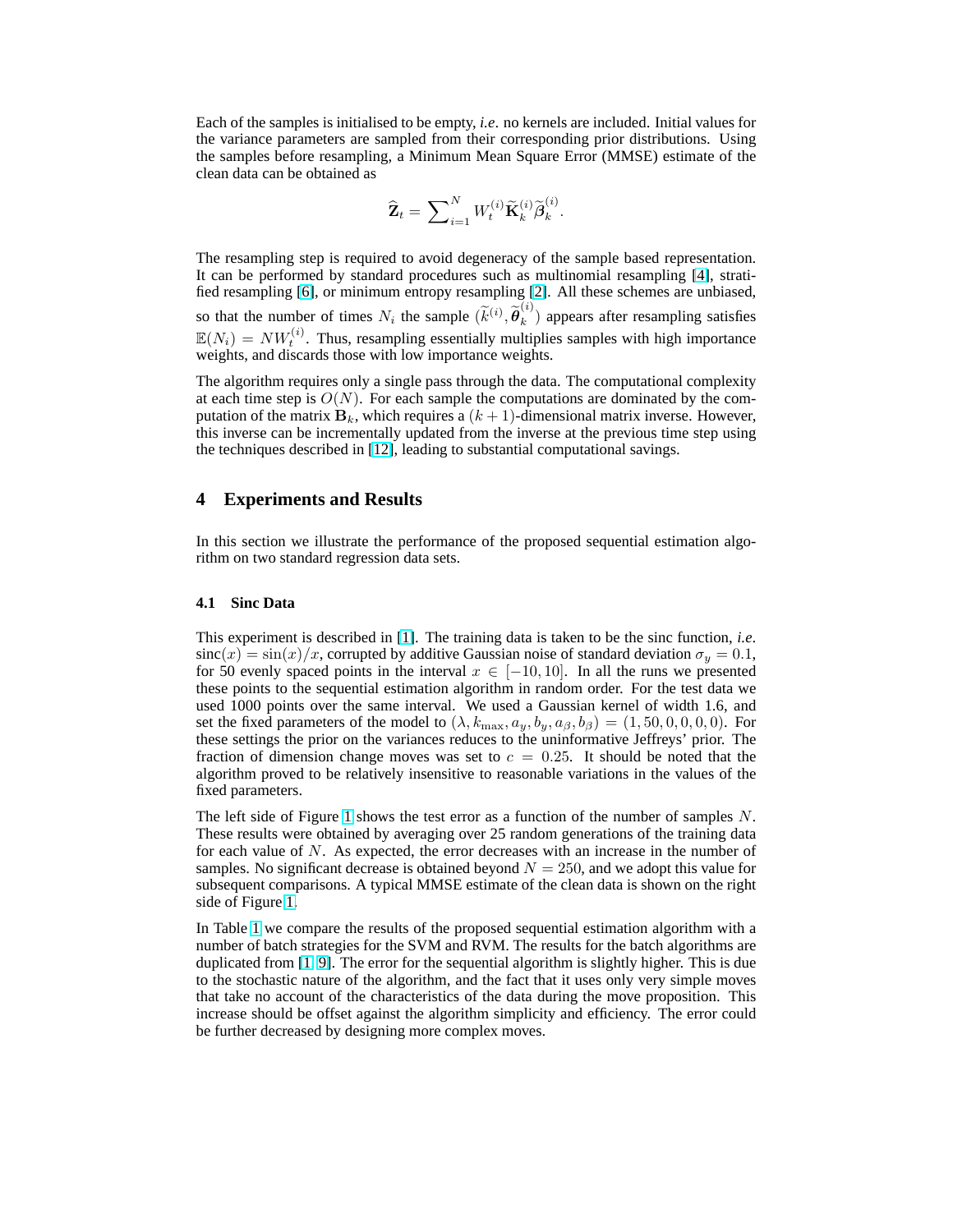<span id="page-6-0"></span>

Figure 1: **Results for the sinc experiment**. Test error as a function of the number of samples (left), and example fit (right), showing the uncorrupted data (blue circles), noisy data (red crosses) and MMSE estimate (green squares). For this example the test error was 0.0309 and an average of 6.18 kernels were used.

| Method         | <b>Test Error</b> | # Kernels | Noise Estimate |
|----------------|-------------------|-----------|----------------|
| Figueiredo     | 0.0455            | 7.0       |                |
| <b>SVM</b>     | 0.0519            | 28.0      |                |
| <b>RVM</b>     | 0.0494            | 6.9       | 0.0943         |
| <b>VRVM</b>    | 0.0494            | 7.4       | 0.0950         |
| <b>MCMC</b>    | 0.0468            | 6.5       |                |
| Sequential RVM | 0.0591            | 4.5       | 0.1136         |

Table 1: **Comparative performance results for the sinc data**. The batch results are reproduced from [\[1,](#page-7-0) [9\]](#page-7-0).

## **4.2 Boston Housing Data**

We also applied our algorithm to the popular Boston housing data set. We considered random train / test partitions of the data of size 300 / 206. We again used a Gaussian kernel, and set the width parameter to 5. For the model and algorithm parameters we used values similar to those for the sinc experiment, except for setting  $\lambda = 5$  to allow a larger number of kernels. The results are summarised in Table 2. These were obtained by averaging over 10 random partitions of the data, and setting the number of samples to  $N = 250$ . The test error is comparable to those for the batch strategies, but far fewer kernels are required.

| Method         | <b>Test Error</b> | # Kernels |
|----------------|-------------------|-----------|
| <b>SVM</b>     | 8.04              | 142.8     |
| <b>RVM</b>     | 7.46              | 39.0      |
| Sequential RVM | 7.18              | 25.29     |

Table 2: **Comparative performance results for the Boston housing data**. The batch results are reproduced from [\[10\]](#page-7-0).

# **5 Conclusions**

In this paper we proposed a sequential estimation strategy for Bayesian kernel regression. Our algorithm is based on a generalisation of importance sampling, and incrementally updates a Monte Carlo representation of the target posterior distribution as more data points